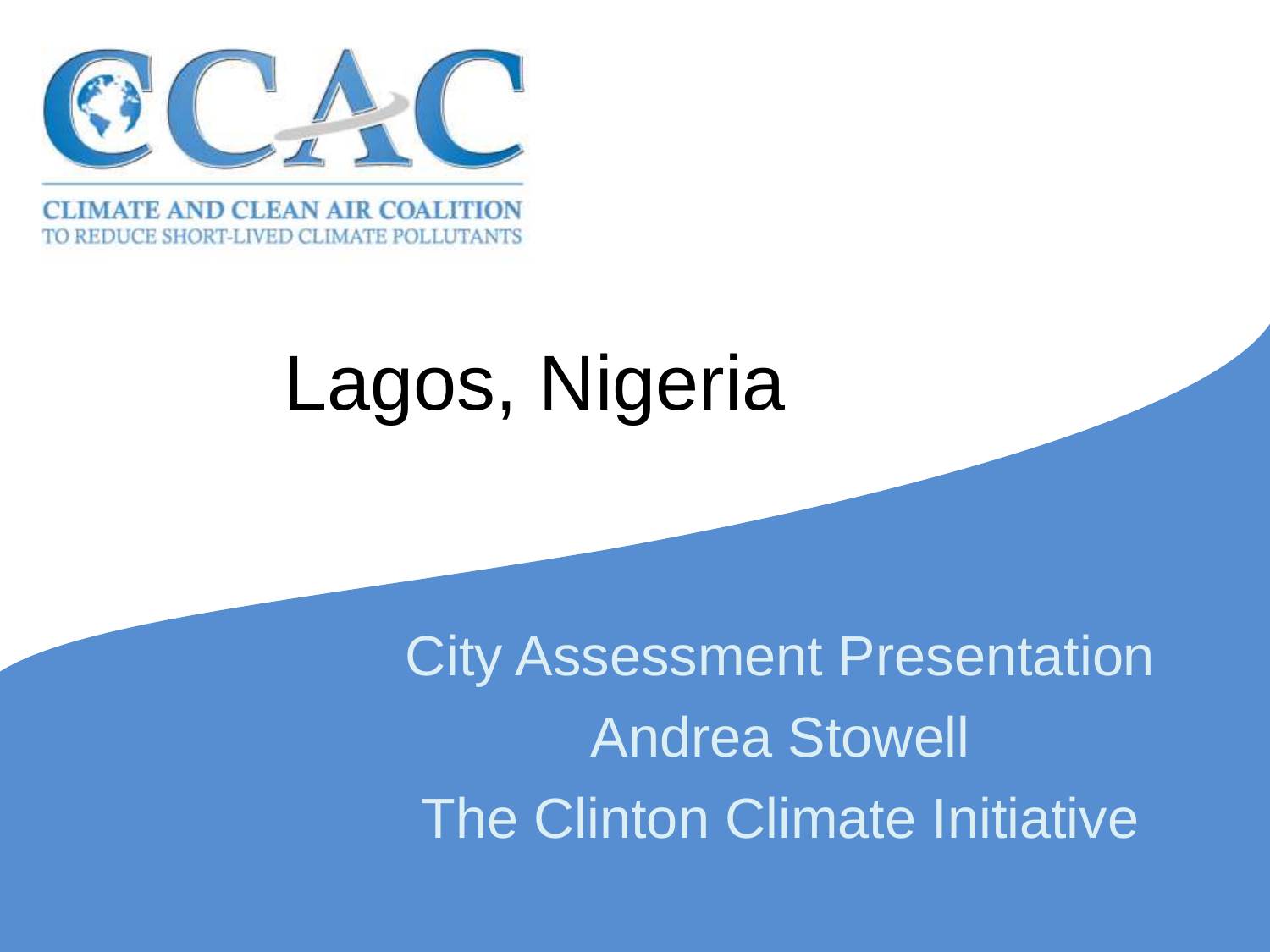

City Overview

- Population: 18 Million+
- Growth rate: 6-8%

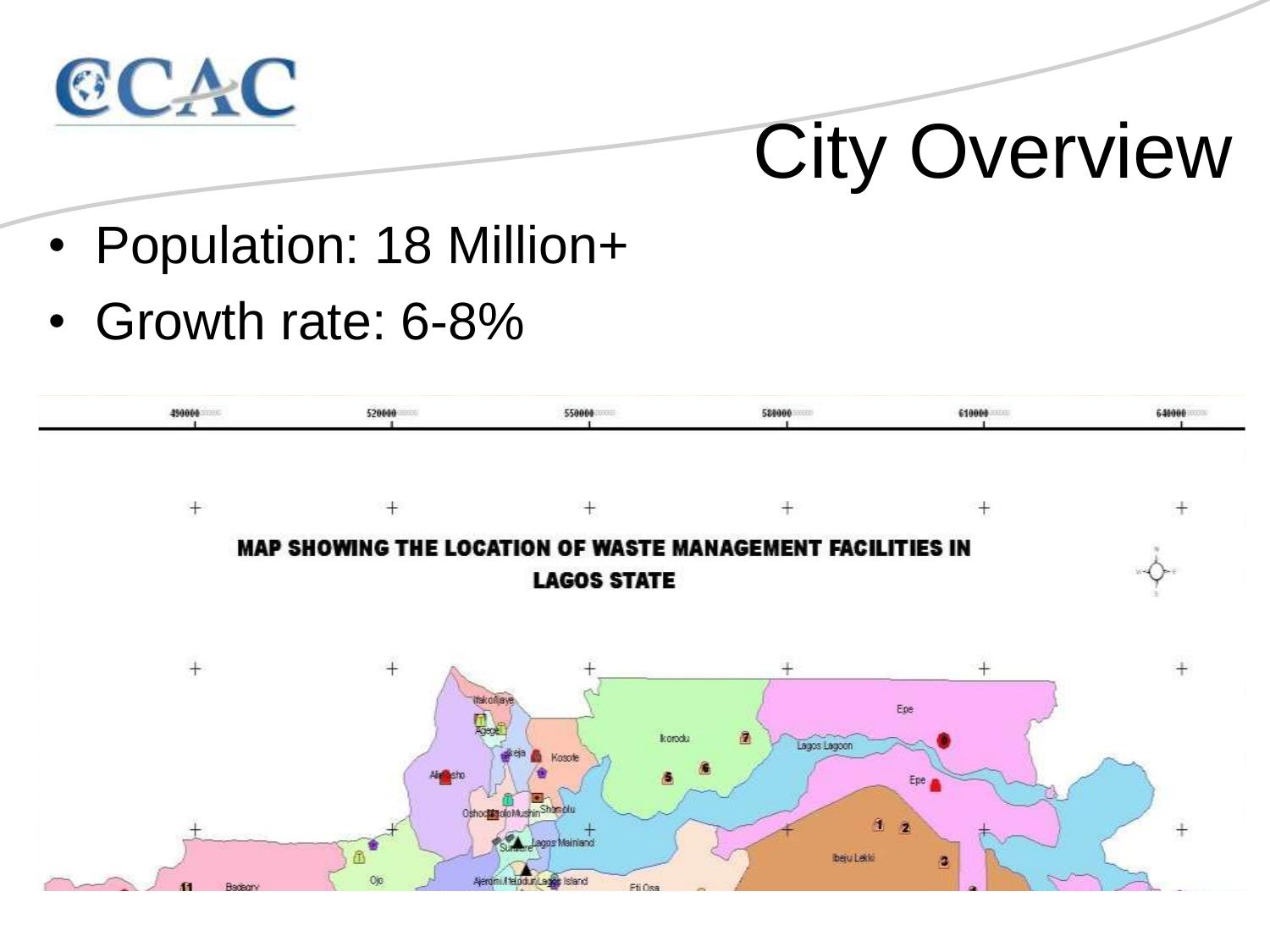

# Solid Waste Sector

- Waste generation: 10,000 MTPD
- 3 major + 2 temporary landfill sites, 2 registered with CDM
- 2 transfer stations with a 3<sup>rd</sup> being commissioned in 2013/14
- 834 waste collection vehicles in operation (up from 18 vehicles in operation in 2005)
- 250 recycling banks + 12 residential recycling vehicles
- 1 privately owned and operated composting facility processing market waste, also registered with CDM.
- 3 plastics recycling facilities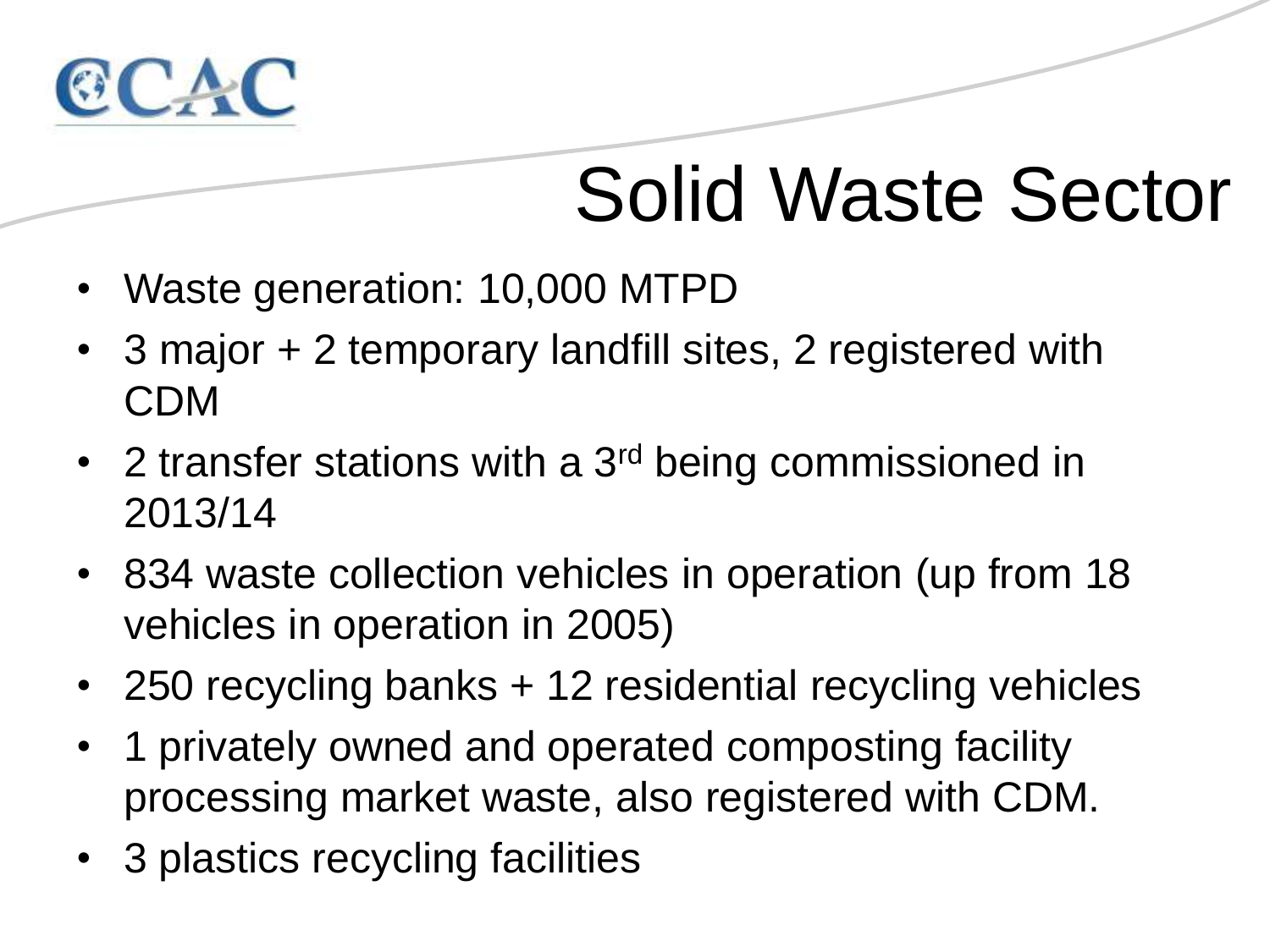

#### Solid Waste Services

- Lagos Waste Management Authority (LAWMA) responsible for:
	- Residential and industrial waste collection and disposal and oversight of private waste collectors
	- Provision of commercial waste collection to state and local government
	- Transfer and disposal operations
	- Contracting and oversight

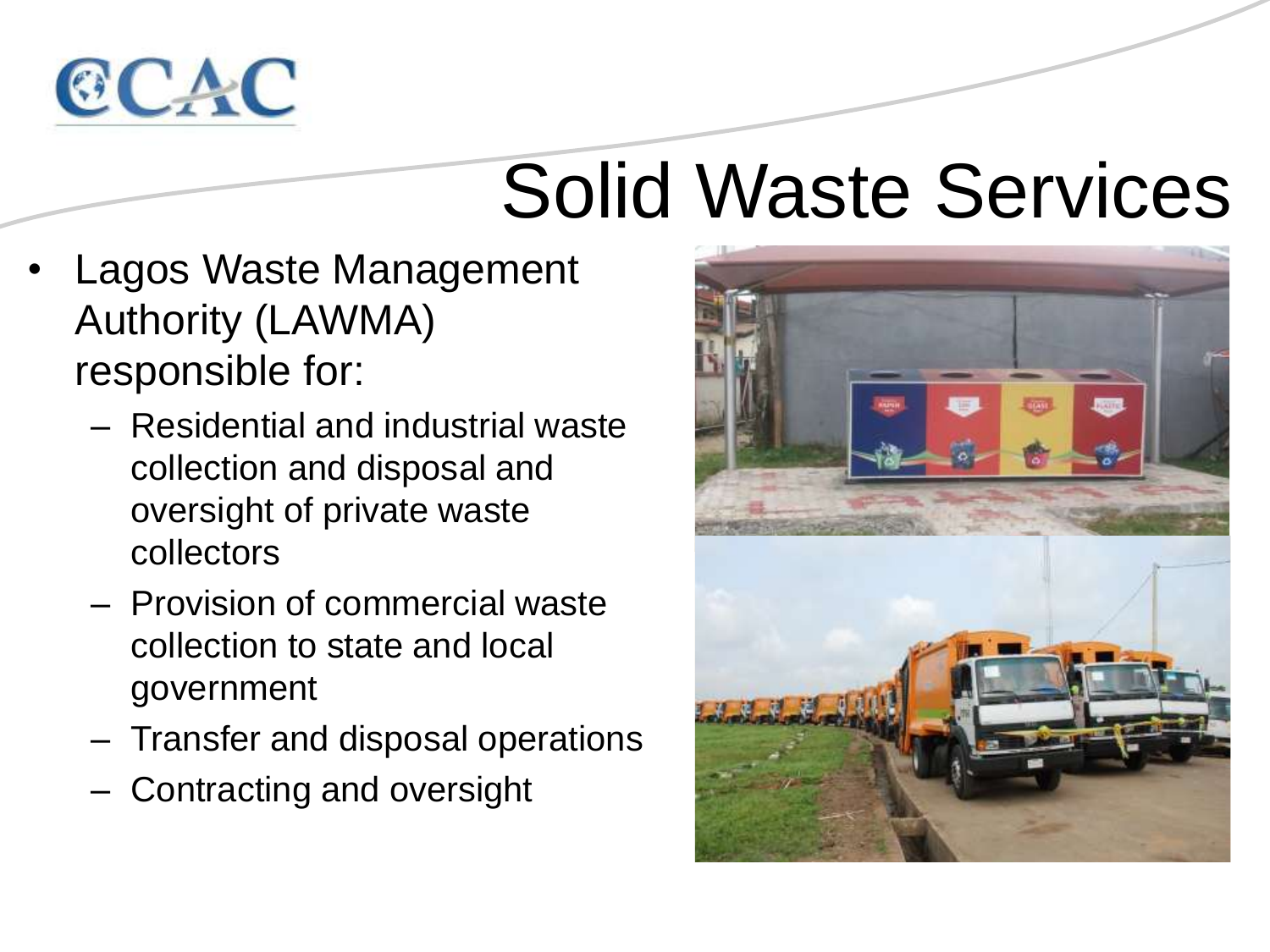

# Epe Project

- 2008 LAWMA issued public tender for the Epe Project
- Private consortium contracted to conduct Phase 1 Master Plan
- LAWMA funded Phase 1, committed to providing land for the new site, improved waste collection coverage from 32% to 95% in order to guarantee 900 TPD and instituted residential collection fees
- LAWMA has also contracted an independent engineer and cultivated political support across key government stakeholders
- LAWMA planned to use carbon revenues from the LFG flaring projects as their equity contribution, but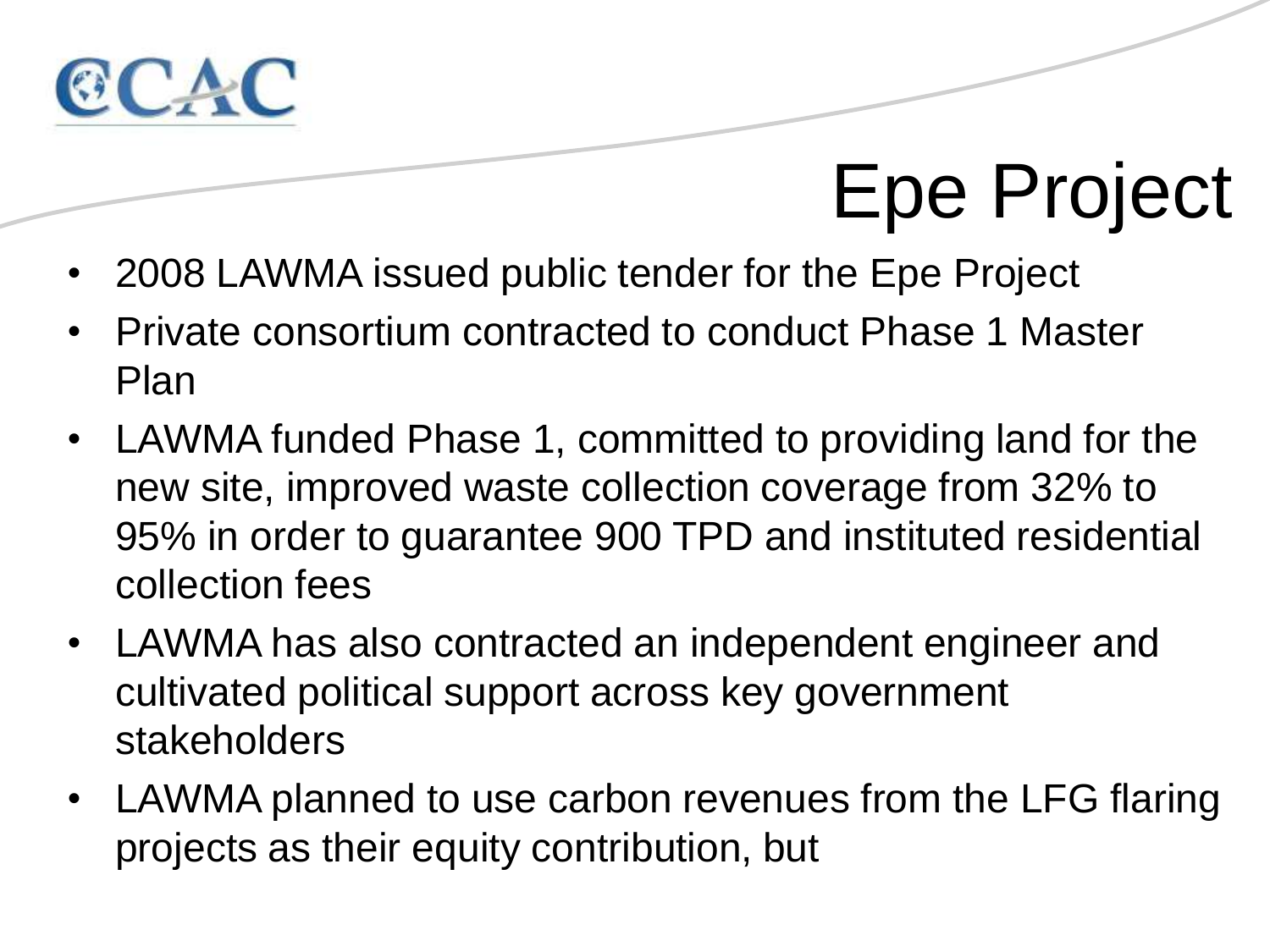

## Epe Project

- In 2008, when the project was procured and at the height of the market, CER revenues were estimated at **€**20 million
- Today, LAWMA could stand to receive **€**300,000
- LAWMA needs to explore innovative financing mechanisms in the wake of declining markets